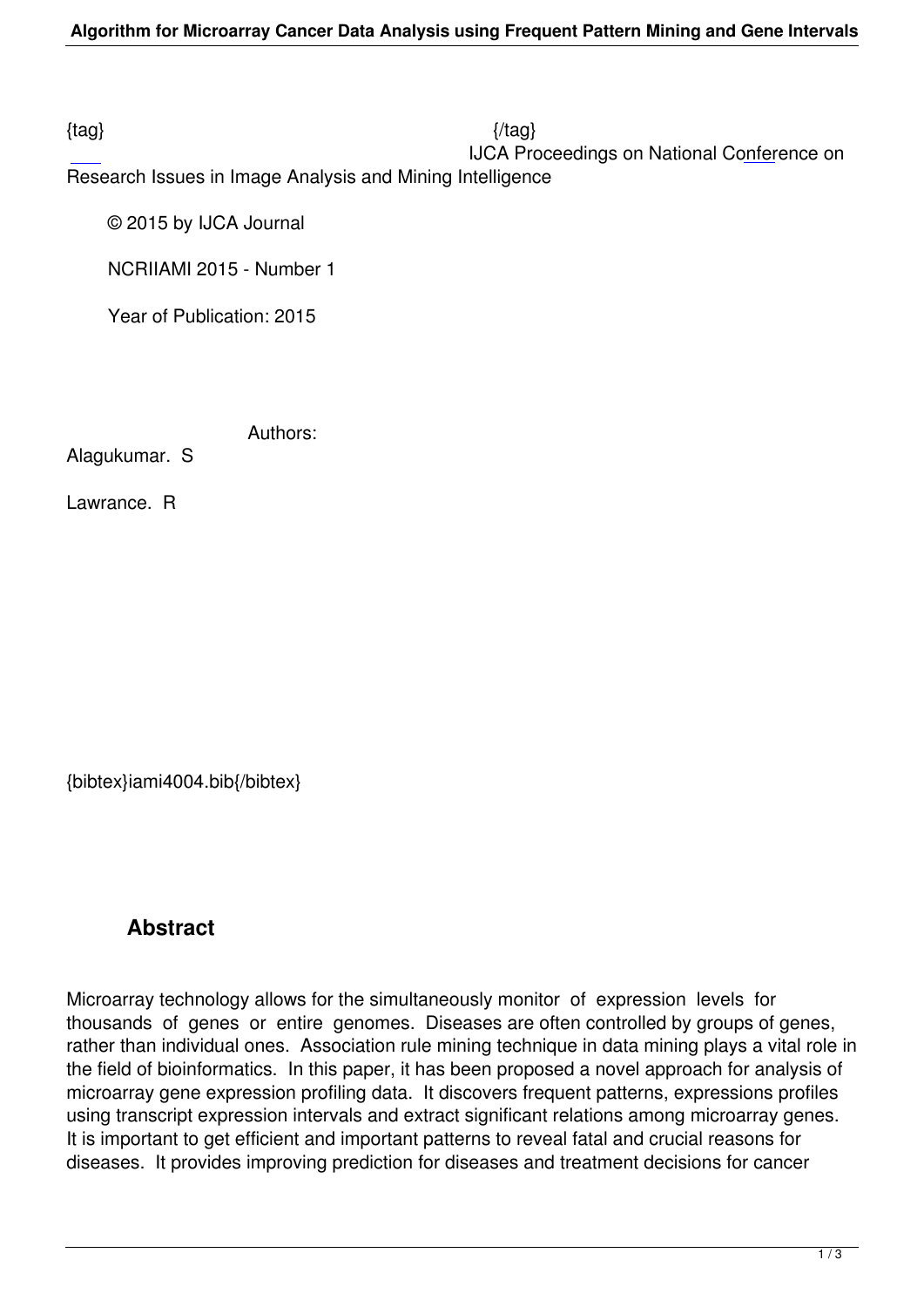patients.

#### **ences**

Agarwal. R and Srikant. R (1994), & quot; Fast algorithm for mining association rules in large data bases", Proceedings of the 20th international conference on very Large Data Base (VLDB'94), Santiago, chile, pp 487-499.

Han, J., and Kamber, M., & quot; Data Mining: Concepts and Techniques & quot;, Morgan Kaufmann Publishers, Elsevier, 2002.

Garcia S, Luengo J, Sez J, Lpez V, and Herrera F, " A survey of discretization techniques: Taxonomy and empirical analysis in supervised learning". IEEE Transactions on Knowledge and Data Engineering vol. 25, no. 4, pp. 734–750. 2013.

Liu, H., Hussain, F., Tan, C. L., and Dash, M. . Discretization: An enabling technique. Data mining and knowledge discovery, vol. 6, no. 4, pp. 393-423, 2002.

Becquet C, Blachon S, and Jeudy B, et al.  $\&$  quot; Strong-association-rule mining for large-scale gene-expression data analysis: a case study on human SAGE data & quot; Genome Biology, pp. 3:12. 2002.

McIntosh T, and Chawla S., & quot; High confidence rule miningfor microarray analysis". IEEE/ACM Transactions, Computational Biology and Bioinformatics; vol. 4, no. 4, pp. 611–23, 2007.

Zakaria, W., Kotb, Y., andGhaleb, F., " MCR-Miner: Maximal Confident Association Rules Miner Algorithm for Up/Down-Expressed Genes". Appl. Math, vol. 8, no. 2, pp. 799-809, 2014.

Agrawal,R., Imielinski,T., and Swami,A., "Mining association rules between sets of items in large databases". In: Proceedings of the 1993 ACMSIGMOD International Conference on Management of Data. Washington, DC, USA: ACM Press, pp. 207–216, 1993.

Tuimala, J., and Laine, M. M., & auot: DNA Microarray Data Analysis & quot:, Second Edition, PicasetOy, Helsinki, 2005.

http://www. ncbi. nlm. nih. gov/geo/query/acc. cgi?acc=GSE1379.

 - Ghilardi G, Biondi M, La Torre A, Battaglioli L, Scorza R (2005) Breast cancer progression and host polymorphisms in the chemokine system: role of the macrophage chemoattractant protein-1 (mcp-1)-2518 g allele. Clinical Chemistry 51: 452–5.

**Index Terms** 

#### Computer Science **Pattern Recognition**

### **Refer**